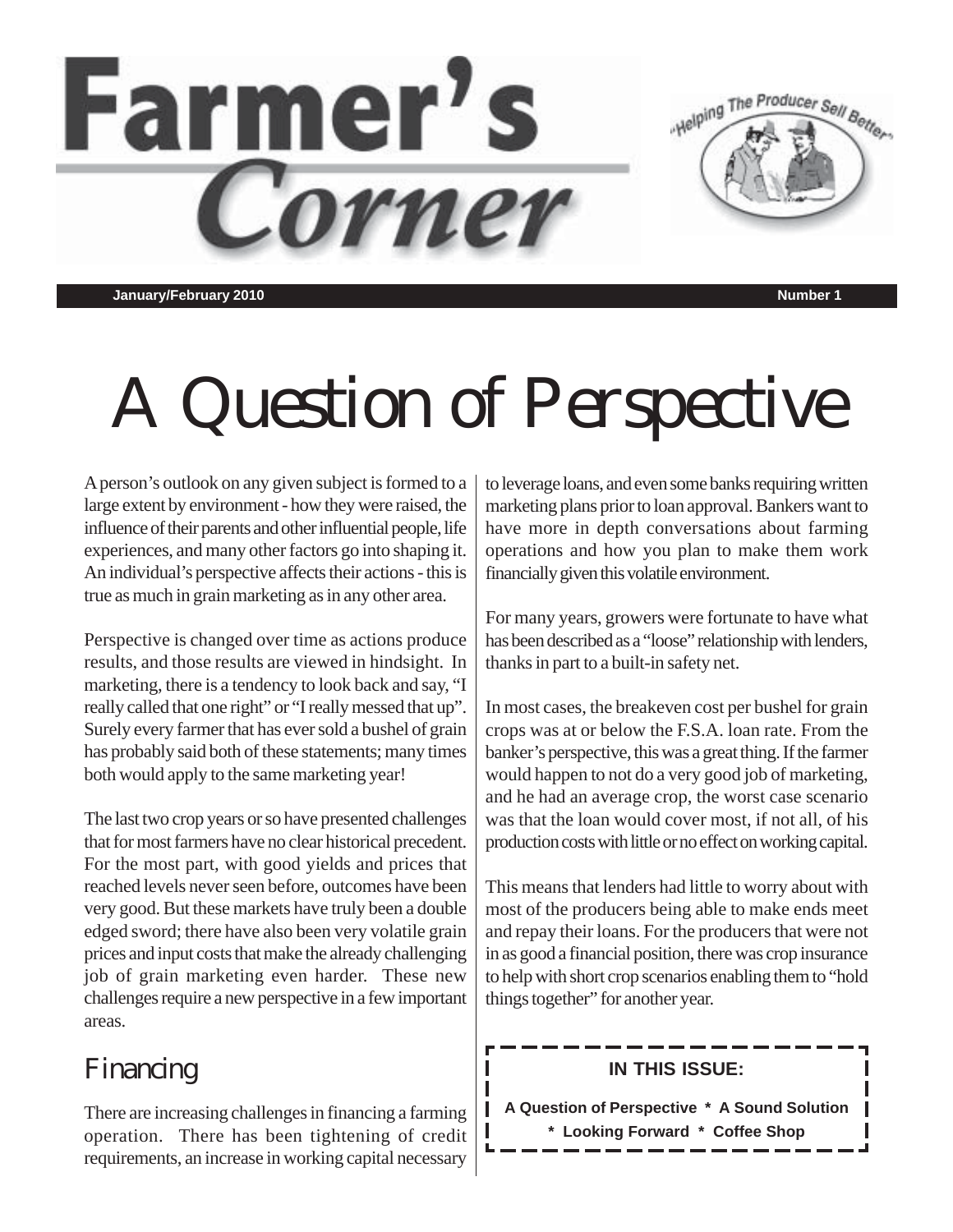Enter the fall of 2007, when it could be said that the world changed. Grain prices rose dramatically, and at the same time, the prices of diesel fuel; fertilizer and chemicals began their rise to all-time highs. All of us remember the stress we felt during those times and remember thinking how in the world are we to survive this? What does it mean to my marketing plans?

These changes had a big impact on ag lenders too. Loan rates have remained the same and appear to be locked for the foreseeable future. This means that the lender is loaning more money per acre for significantly higher inputs, while the marketing "guarantee" of the loan rate stayed the same. In other words, they now stood to have a significant amount of their money at risk until the farmer repaid the loan.

Here's an example of what we're talking about:

|                      | <b>Corn</b> | <b>Beans</b> |
|----------------------|-------------|--------------|
| Cost/Acre            | \$500       | \$350        |
| Avg. Yield           | 180         | 55           |
| <b>Current Price</b> | \$3.16      | \$9.95       |
| Market Value         | \$568.80    | \$547.25     |
| <b>Loan Price</b>    | \$1.92      | \$4.89       |
| Loan Value           | \$345.60    | \$270.60     |
| Capital at Risk/Acre | \$223.20    | \$276.65     |

The impact on the financial position of the individual producer was changed dramatically. They now had a significant portion of their financial wealth placed at risk to the most volatile markets that any had ever seen. For many, this led to an extreme amount of stress and looking for solutions to helping them deal with these pressing issues.

## **Marketing**

While it is true that for many this situation led to a period of re-evaluation of their marketing programs, for others this was a confirmation of long held beliefs and marketing values. A straightforward, common sense, profit-based approach to marketing served the producer well before volatile markets and it will continue to do so.

The producer that follows the practice of knowing what his costs are per acre, establishing a clear profit goal per acre; and entering targets that allow them to capture that goal, have been able to enjoy a level of consistency in their outcomes. This has meant that these producers sold grain at what appeared to be "cheap" levels below where their neighbors might have sold their grain, but the reality is that they did sell at price levels that did allow them to realize their profit goals.

In the fall of 2008, when fertilizer prices for the spring of 2009 were at their peak, there were opportunities to sell part of their 2009 crops at their desired profit goals per acre based on average yield expectations. In many cases, the actual yields have been much larger than their expectations and with current prices where they are, they have been able to have better outcomes than they expected.

At this point, even if you have not sold that much of this year's crop, when looking at the yield you achieved and the current price, many will still see a fairly decent return on their investment. If you were fortunate to capture some of the earlier higher prices, you have the opportunity to have what might be one of the best years in recent memory.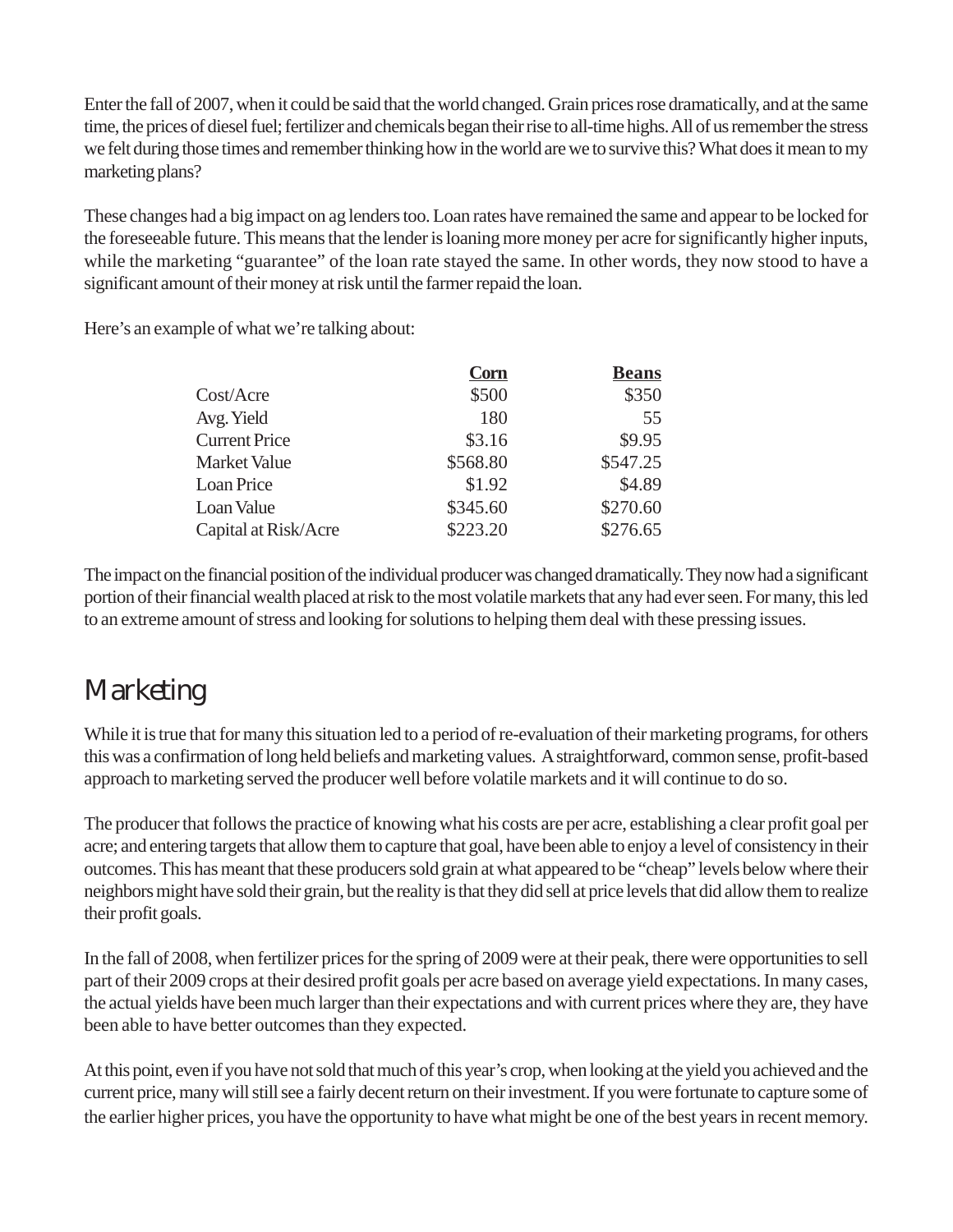At the recent DTN/The Progressive Farmer Ag Summit, one of the features speakers spoke about the changes in perspective that are necessary for success. Read his comments below.

*Reprinted with permission from DTN/Progressive Farmer*

#### **Hope Isn't A Good Risk Strategy**

*Thursday, 12/10/2009 4:01 PM*

CHICAGO (DTN) — Farmers looking for answers in turbulent times need to know there is no silver bullet for turmoil in the markets or the economy, a Purdue University professor told farmers at the DTN/ The Progressive Farmer Ag Summit.

Allan Gray, director of the Purdue University Center for Food and Agricultural Business, kicked off the summit Wednesday questioning why so many producers don't take advantage of the tools available to manage financial risks on their farms. Overall, only the largest farmers consistently use forward contracts, hedging or put options. Often farmers are willing to rely on "hope" to protect their crops.

" My data really bothers me that with the risk management tools out there today we've got less than 50 percent of the users who are using them," Gray said, acknowledging that some tools can be costly to buy. "When you have got these volatile markets, the insurance is expensive."

Gray offered advice on managing risks and not gambling with price expectations. If you bought \$20,000 in fertilizer, he said the wisest decision would be to then turn around and sell \$20,000 in corn to cover it rather than trying to hold out for the top of the market — particularly given that a higher market may not appear.

"If you are going to manage risks, you are going to give away some profit," Gray said.

Farmers really didn't have to cope much with volatility until 2006 because lower overall commodity prices were basically covered by farm programs. That isn't the case now as farm program payments don't kick in until way below the current cost of production per bushel.

"What the government used to do is take volatility out of the market, but it ain't there anymore," Gray said of government protection.

# Looking Forward

The way we approach our marketing of crops must change. For many, this means a change in our perspective, the way we approach the marketing of our crops. In this new environment, the producer must become more businesslike in his marketing approach. He must become a more profit-based seller. He must know what his cost of production is, or is going to be. This means staying in contact with both the people that he's buying his inputs from and the people that he can sell his grain to.

The producer of the future MUST be able to instill a "profit discipline" into his decision making processes. He must utilize the resources available to him, his banker, his agronomist, and his elevator. These folks are here to help you make the best decisions based on what you know right now. They can help you to implement a profit based strategy of marketing that will see you through these volatile times.